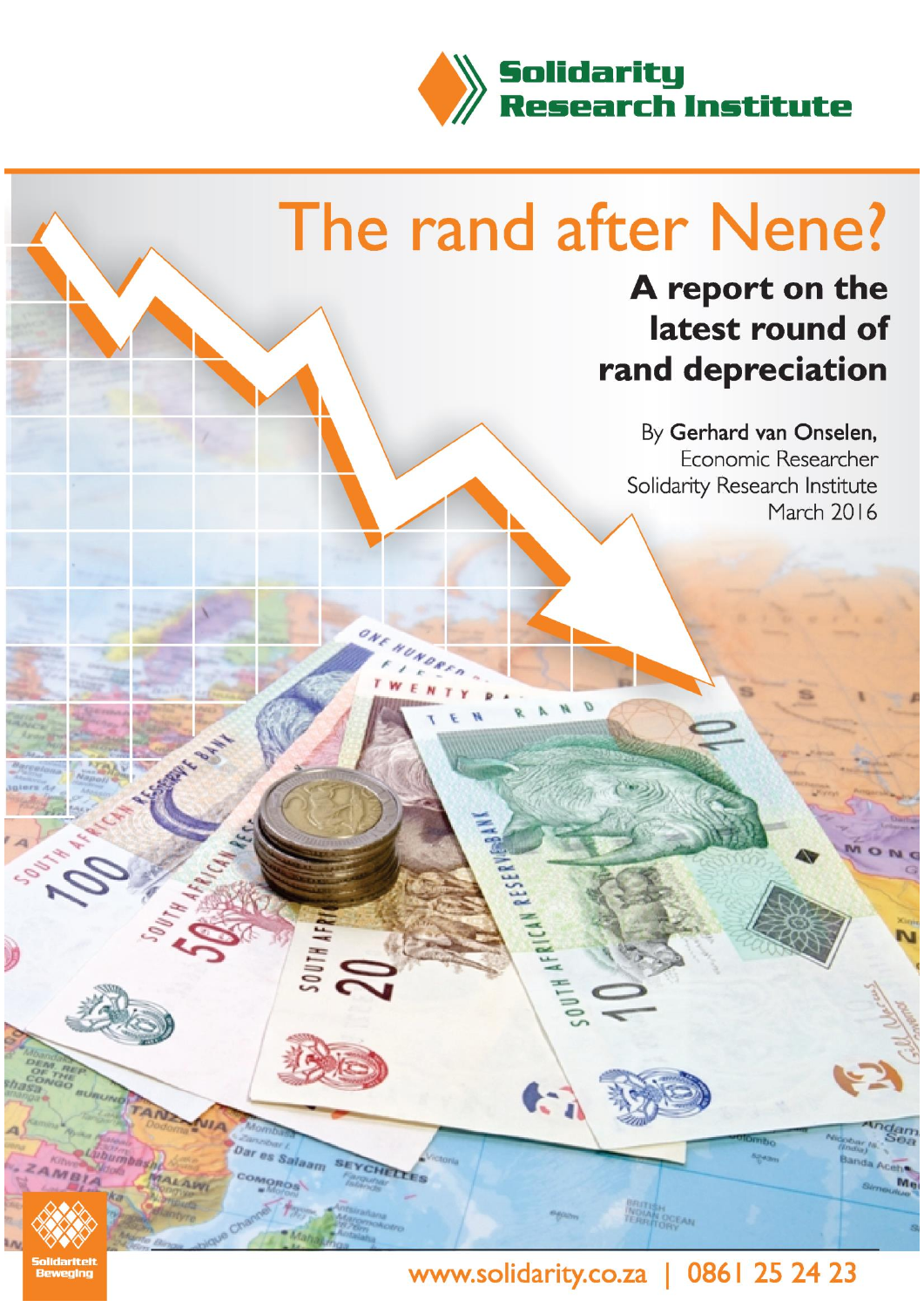# **Table of Contents**

| 2.1 |  |  |
|-----|--|--|
|     |  |  |
| 2.3 |  |  |
|     |  |  |
|     |  |  |
|     |  |  |
|     |  |  |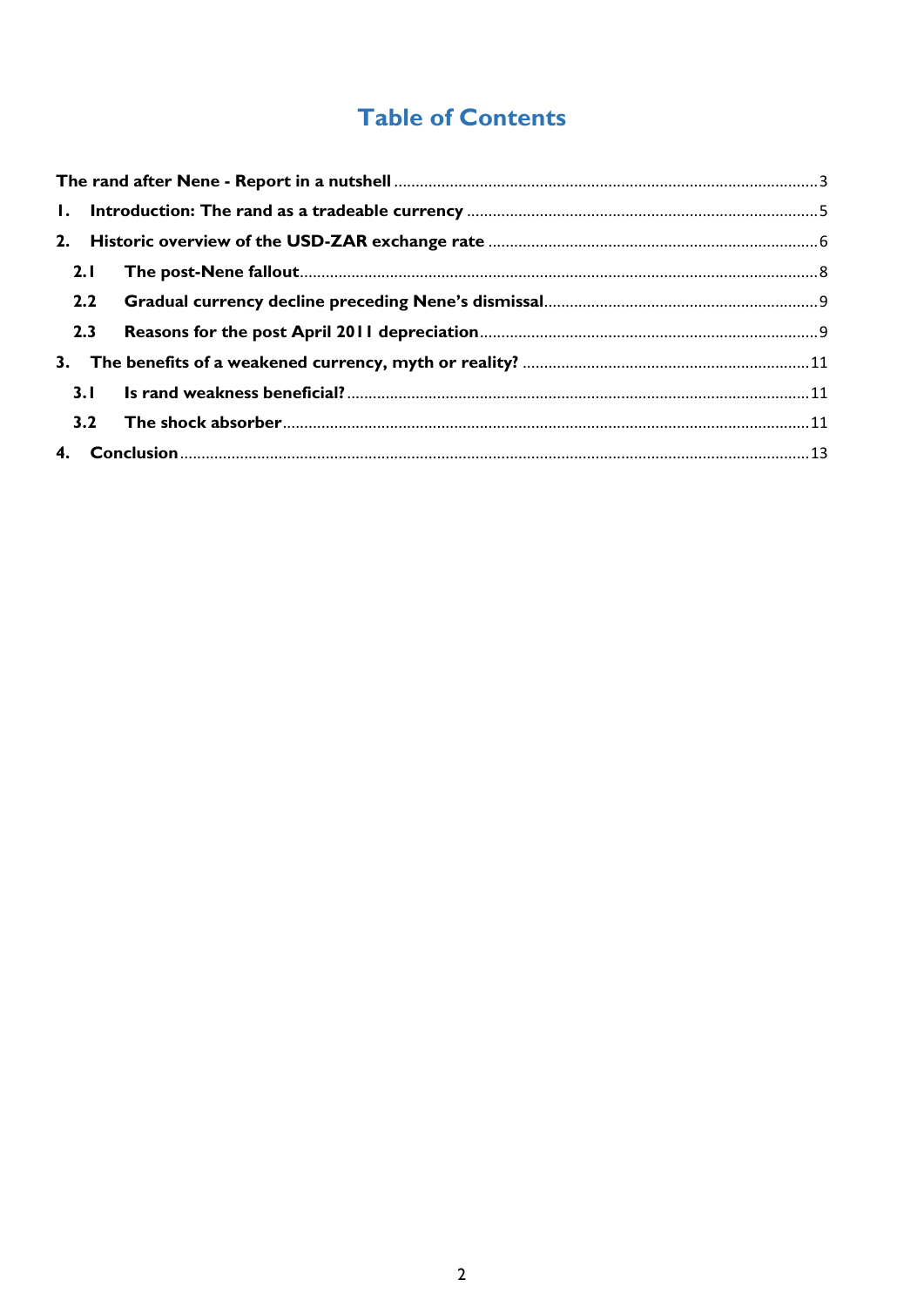# <span id="page-2-0"></span>**The rand after Nene - Report in a nutshell**

December 2015 is a month that is sure to be remembered for President Zuma's ill-considered decision to dismiss Nhlanhla Nene as minister of finance, a decision that caused substantial upset for the rand on the international currency markets.

The fallout from this event was severe with the rand demonstrating large negative moves against other currencies. This once again placed the weakness of the rand at the forefront of public discourse. The weaker rand also complicated the context in which finance minister Pravin Gordhan had to present his February 2016 budget speech.

The rand regained some of the value it had lost after Nene's dismissal, only to become volatile after the February budget speech. Even before Nene's dismissal, and late February's budget volatility, the rand had been steadily depreciating to the dollar.

The post-Nene exchange rate volatility is not the entire story. While it may now seem incredible to believe, a mere five years ago in April of 2011 the rand traded at around R6.60 to the US dollar. Since then, highs of around R16.80 have occurred.

This brief report provides a discussion of some salient points on the current trend of rand depreciation. The report should be read as a supplement to our feature article (by Russell Lamberti) and macroeconomic update for 2016Q1 contained in the January–March 2016 edition of the *South African Labour Market Report.<sup>1</sup>*

#### **Summary of salient points**

- Since April 2011 the rand has gradually lost considerable value against the US dollar. The rand has weakened from around R6.60 per US dollar to around R15.32 per dollar (14 March 2016), a rand depreciation to the dollar of nearly 60%.
- While adding shock to the rand-dollar exchange rate, Nene's dismissal actually contributed a relatively small part to the overall depreciation trend in force since April 2011.
- The rand has now far surpassed the previous historic lows of around R13 per US dollar, a value last seen during December 2001.
- Since 2000 the rand-dollar exchange rate has displayed significant cyclical volatility. Focussing on the period from 2000 to the present, two major rounds of appreciation and three major rounds of depreciation have occurred.
- A short-term reversal from the post-Nene blowout is likely and appears to be already in progress. Such a reversal is to be expected. However, a reversal from a sudden spike in the rand-dollar exchange rate should not be confused with an overall change in the bias from rand depreciation to rand appreciation.
- The longer current round of depreciation (April 2011 to the present) appears less driven by external economic shocks and more driven by adverse domestic policies and laws. In reality, South Africa's inflation adjusted GDP per capita growth, measured in US dollar, has been largely stagnant since 2007,

**<sup>.</sup>** 1Read the complete report at [https://navorsing.solidariteit.co.za/wp-content/uploads/sites/19/2016/02/Solidarity-ETM-SA-Labour-](https://navorsing.solidariteit.co.za/wp-content/uploads/sites/19/2016/02/Solidarity-ETM-SA-Labour-Market-Report-2016Q1.pdf)[Market-Report-2016Q1.pdf](https://navorsing.solidariteit.co.za/wp-content/uploads/sites/19/2016/02/Solidarity-ETM-SA-Labour-Market-Report-2016Q1.pdf).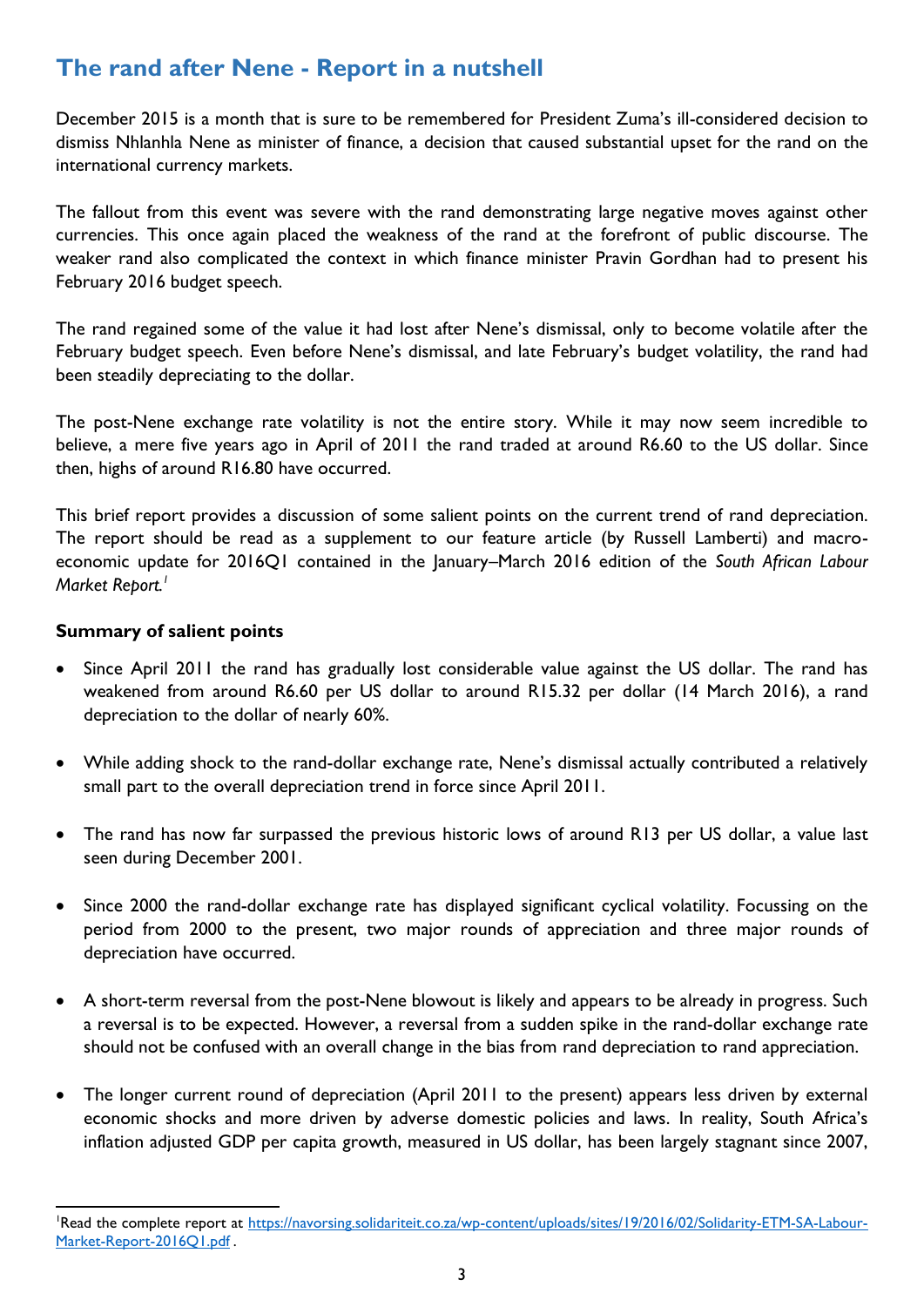and is worse than a number of countries facing a weak global economy and with similar exposure to metal and commodity export markets.

- During times of rand depreciation there is frequent mention of the idea that a weaker currency is actually beneficial to the economy. Such arguments rest on the idea that a weaker currency stimulates exports and domestic economic activity.
- While a currency "shock absorber" may indeed serve to temporarily slow down or reverse a falling currency, it cannot circumvent the long-term effects of adverse fiscal and economic mismanagement by governments.
- Ultimately a currency will be reflective of broader domestic economic fundamentals of the country and the currency's issuer. If these are weak, a currency will be biased toward weakness.
- We contend that SA owes a great deal of its current economic woes, reflected by the weakened currency, to adverse economic policies and increasingly damaging government interventions.
- Without a significant deviation from damaging policies and laws, the rand will continue to underperform relative to the currencies of countries with more favourable policies and economic fundamentals.

#### **What does this mean for the ordinary person in South Africa?**

For the man on the street a weakening currency holds negative consequences. These include more expensive imports, faster-rising domestic prices, likely interest rate hikes, cost-pressures on businesses, retrenchments, and general insecurity in the labour market. The current round of rand weakness is therefore harmful to most people in SA.

Though there are always external shocks, policies adverse to economic growth are playing the largest part in the weak domestic economy. These are internal factors and they can be reversed by government.

Economies are highly resilient and can recover quickly, returning to much needed robust growth. What is required is a reversal of harmful policies and laws and much less state interference in the economy. Unfortunately, unambiguous mentions of such freedom-driven reforms were largely absent in the February 2016 national budget speech.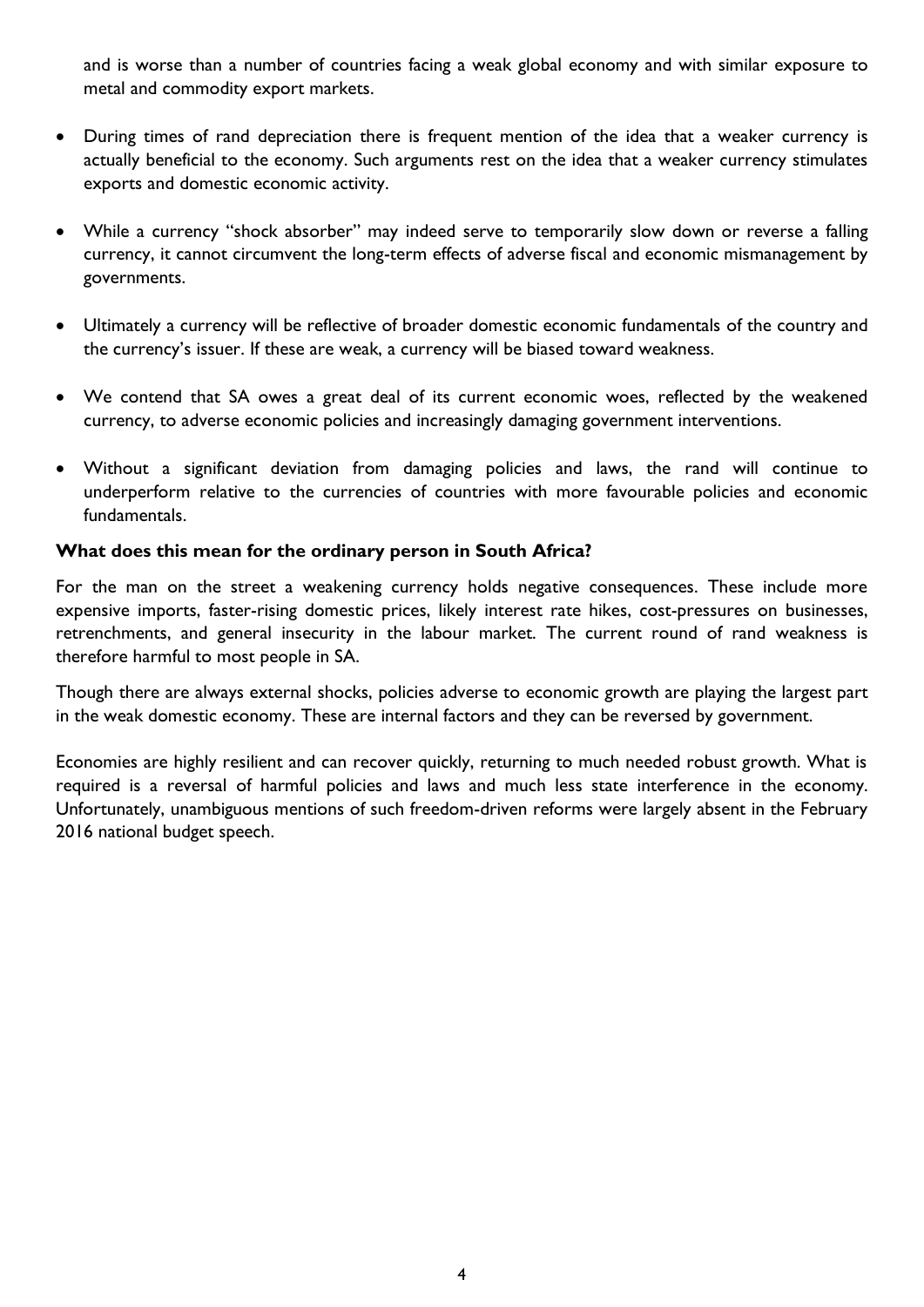## <span id="page-4-0"></span>**1. Introduction: The rand as a tradeable currency**

To understand the sudden weakening of the rand in the aftermath of minister Nene's dismissal one has to understand the workings of currency markets. Government issued currencies, of which the rand is one, are traded on extensive currency markets in a way similar to commodities such as oil, gold and maize.

This means there exists a market demand and a market supply for currencies, just like any other commodity. This includes the rand, a currency which is extensively traded on the international markets.

People buy or sell a currency for various reasons. These reasons include import/export transactions, travel, foreign investments, or speculative trading. Being extensively traded, the rand is exposed to market volatility. Panic sell-offs occur frequently on many markets. On the currency markets panics happens when a sizable portion of a national currency is sold in a short period of time.

During a panic sell-off a currency can lose much of its value relative to other currencies. This is reflected by a worsening of the currency's exchange rate relative to the other currencies against which the trading occurs.

Another way a currency loses value relative to other currencies is through government currency creation, where additional units of currency are created through a central bank and its influence on the national banking system. This effectively amounts to money being printed out of thin air, which makes existing units of the currency less valuable.

Minister Nene's sudden dismissal by President Zuma set off a panic sell-off of the rand. Nonetheless the largest part of the current trend of rand depreciation (since April 2011), as we pointed out earlier, cannot be attributed to Nene's dismissal.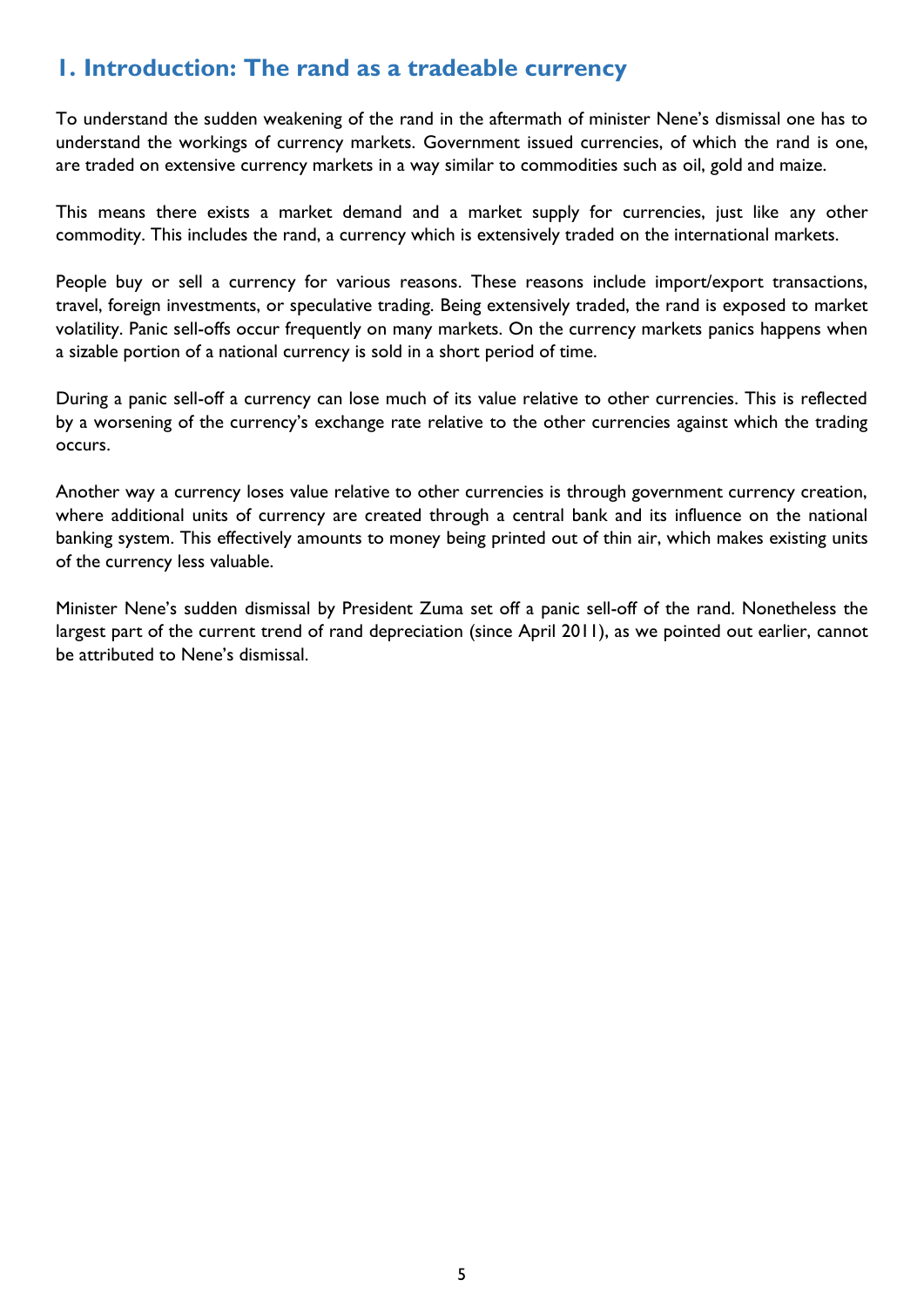## <span id="page-5-0"></span>**2. Historic overview of the USD-ZAR exchange rate**

The following long-term chart illustrates movements in the rand-dollar exchange rate. During the 80s and 90s, a significant depreciation to the US dollar occurred. Since 2000 the rand-dollar exchange rate has displayed increasing cyclical volatility.



Focussing on the period from 2000 to the present, two major appreciation trends and three major depreciation trends occurred.

The rand gained value to the US dollar over the periods 2002Q1-2004Q4 and 2008Q4-2011Q1. The rand weakened to the dollar over the years pre-2000-2001Q4, 2005Q1-2008Q3 and 2011Q2 to present. Presently the rand is in a round of depreciation. The following chart outlines these major rounds of appreciation and depreciation.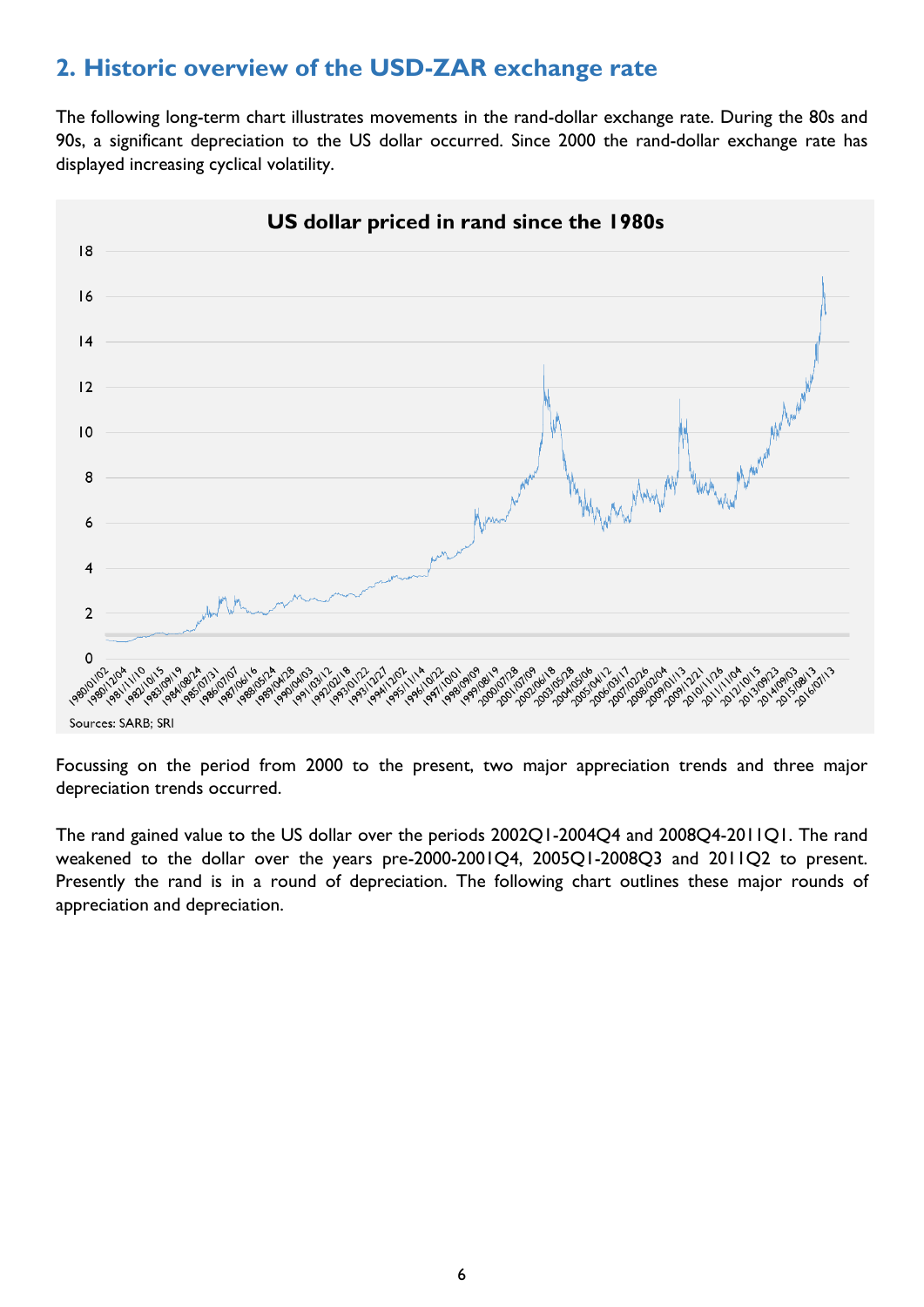

Steep upswings in the exchange rate suggest external economic shocks played a significant role in the tail of the pre-2000-2001 depreciation and 2005Q1-2008Q3 depreciation. This appears to be less the case with the latest round of depreciation.

The 2008-2009 devaluation is owed largely to the financial crisis of the late 2000s. During the crisis the rand devalued sharply against the dollar as emerging market currencies came under strain and were sold off, but it recovered fully afterward.

In a similar way, a sharp devaluation occurred over the period of 2000-2001, which was also followed by a strong recovery. Reasons for the 2000-2001 devaluation include among others the fallout from the Dotcom (NASDAQ) stock market crash, the 9/11 terrorist attacks in New York, as well as actions by the South African Reserve Bank (SARB).<sup>2</sup>

**<sup>.</sup>** <sup>2</sup> Changes in the SARB's stance on exchange controls and a commitment to dollar purchases to cover forward foreign currency positions played a role here.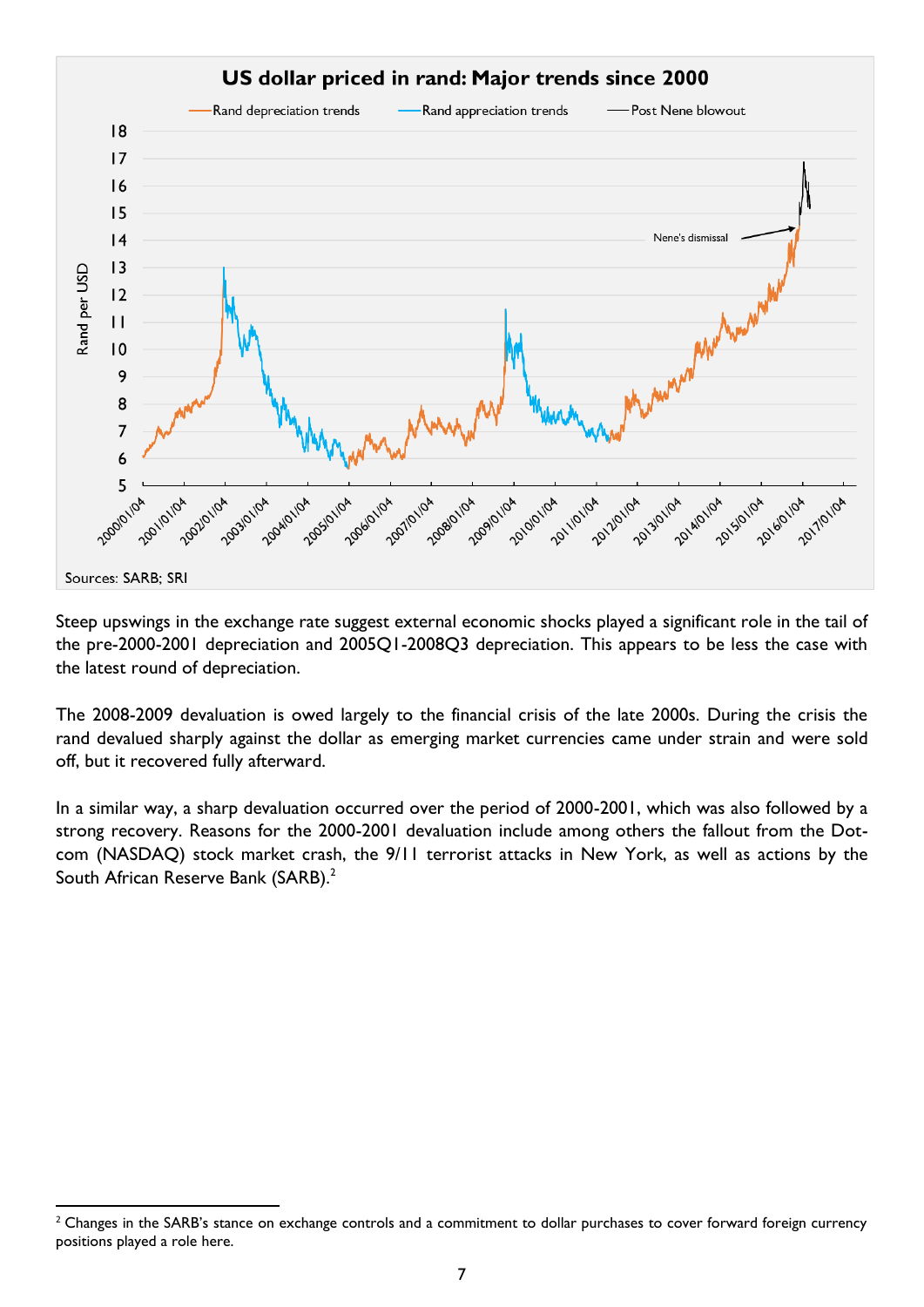#### <span id="page-7-0"></span>**2.1The post-Nene fallout**

Minister Nene's dismissal sent shock waves across the currency markets, plunging the rand into a significant short-term depreciation. Over a mere couple of days the rand devalued from around R14.60 per US dollar to a closing high of R16.89 per US dollar. This amounted to a temporary rand depreciation of nearly 14% to the US dollar, a highly volatile move, even for volatile currency markets.



Some measure of stability was restored only after President Zuma's reinstatement of Pravin Gordhan as minister of finance (reversing an earlier decision to instate a largely unknown member of parliament, David van Rooyen, as minister of finance).

The rand has since recovered somewhat from the post-Nene blowout and is currently trading back below R16 per US dollar. The fallout from Nene's dismissal succinctly testifies to the rand's potential for volatility.

While minister Nene's dismissal has placed the rand and its recent losses back at the forefront of public discourse, it played a relatively small part in a longer underlying trend of rand depreciation in force since April 2011.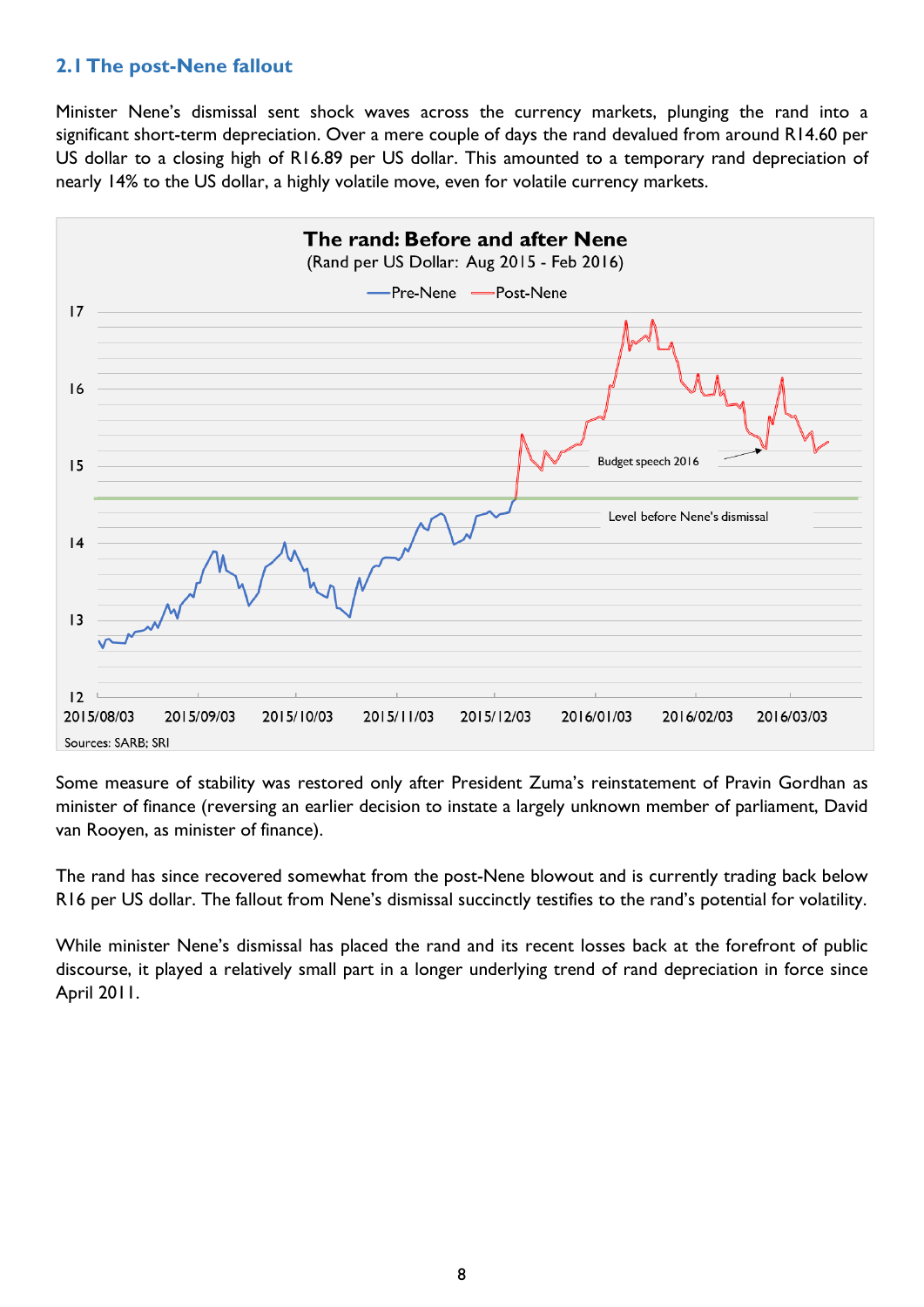## <span id="page-8-0"></span>**2.2Gradual currency decline preceding Nene's dismissal**

Since 2011Q2 the rand had weakened from around R6.60 per US dollar to around R15.50 per dollar, a rand depreciation of nearly 60% to the dollar. The rand has now far surpassed previous historic lows of around R13 per dollar, a value last seen during December 2001.

Macro-economic realities, such as a weak demand for commodities, a stronger dollar and weak global growth are adding pressures onto the local currency, but are not solely to blame for the rand's persistent continual decline since 2011.

While external macro-economic challenges do indeed play a role, a worsening domestic policy environment is causing a great deal of the current rand weakness. This worsening policy outlook is largely driven by regulatory uncertainty, policies hostile to free enterprise, threats to property rights and severe restraints on the labour market.<sup>3</sup>

For the ordinary person in South Africa a weakening currency holds negative consequences. With a weak currency comes more expensive imports, rising local prices, likely interest rate hikes and margin pressures on businesses.

In spite of this, some ascribe net benefits to a weaker currency. These benefits, they suggest, flow from the effects caused by more rand for exports along with incentives to industries producing goods and services locally which compete with imports. In section 3.1 we argue that such net benefits, if they occur at all, are mostly isolated, exaggerated and short-lived; and not beneficial to the economy on the whole as is often suggested.

### <span id="page-8-1"></span>**2.3Reasons for the post April 2011 depreciation**

**.** 

The current round of depreciation (2011Q2-present) appears less driven by external shocks. Predominantly, the adverse internal economic realities amid weak external conditions are contributing most to the present decline.

Over this period a gradual depreciation instead of sudden shocks was observed. This suggests a more gradual decline of the currency. The post-Nene breakout was an exception to this, but as was indicated before, it added only a moderate number of percentage points' depreciation to an already weakened currency.

The two trend lines displayed on the following graph provides an estimate of the course the latest round of rand depreciation could follow if the current rand depreciation trend remains intact.

<sup>3</sup> Refer to Russell Lamberti's article *The failure of government's economic policies* in the January-March edition of the *South African Labour Market Report* available at: [https://navorsing.solidariteit.co.za/en/solidarity-etm-south-african-labour-market-report-for](https://navorsing.solidariteit.co.za/en/solidarity-etm-south-african-labour-market-report-for-quarter-1-2016/)[quarter-1-2016/.](https://navorsing.solidariteit.co.za/en/solidarity-etm-south-african-labour-market-report-for-quarter-1-2016/)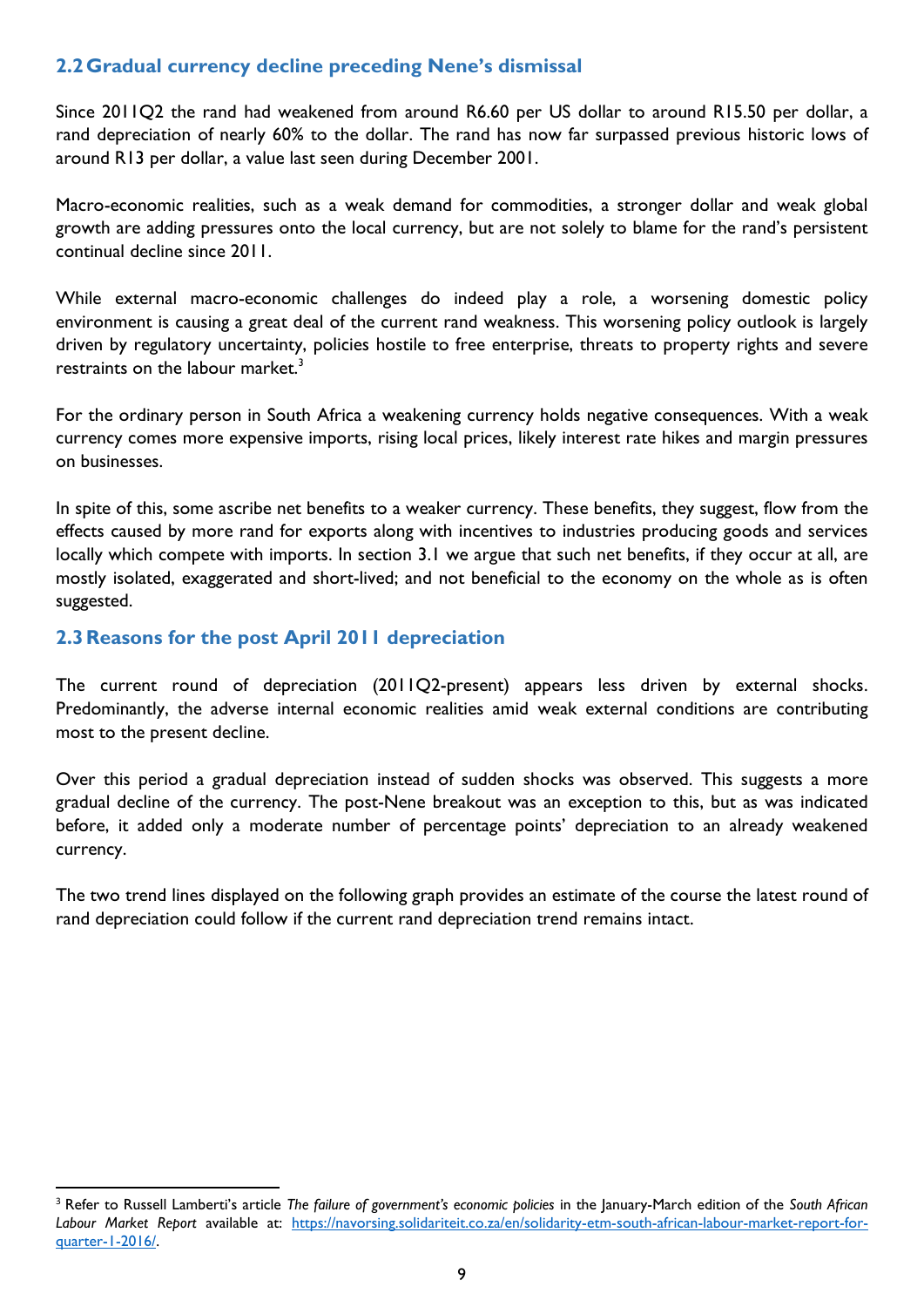

Considering the weak macro-economic fundamentals and adverse policy environment, discussed at length in the most recent January–March 2016 edition of the *South African Labour Market Report*, we expect the bias towards rand depreciation to continue in line with weak domestic economic fundamentals.

A short-term reversal from the post-Nene blowout (the light blue area in the chart) is likely and appears to be already in progress, halted somewhat by the February budget speech and the political strife around minister Gordhan thereafter. Such a reversal is to be expected. However, a reversal from a sudden panic spike in the rand-dollar chart should not be confused with an overall change in the longer term bias toward rand weakness.

To recover to the level before Nene's dismissal, the rand would have to recover to around R14.60 per US dollar. A true deviation from the existing depreciation trend would only be signalled by an improvement where the rand firstly breaks below the two trend lines shown on the chart and follows up the breakthrough with a continual strengthening against the dollar from there onward.

In the absence of significantly positive external factors (or large policy-directed depreciations of other currencies) this would require a significant improvement in the South African policy environment.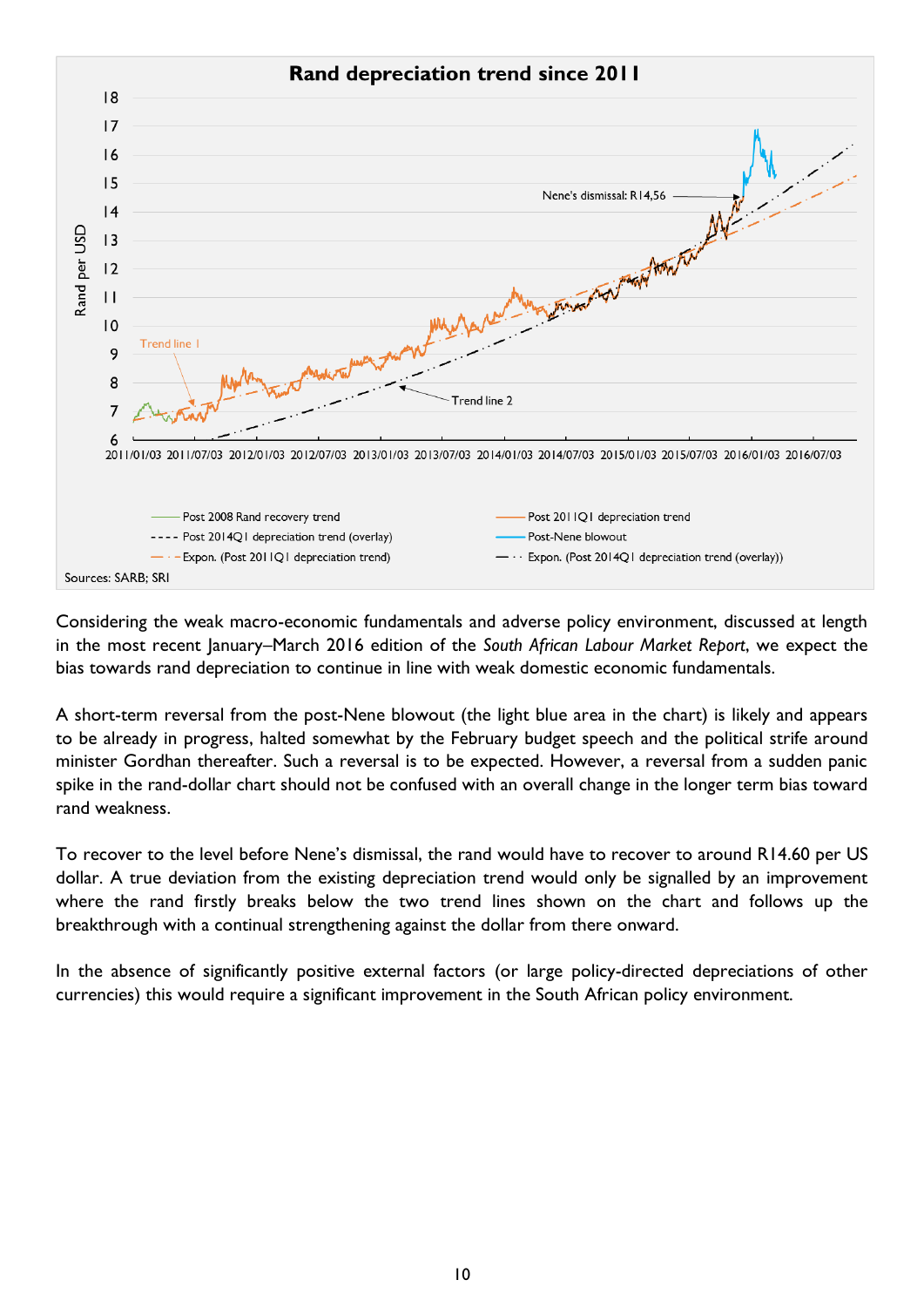# <span id="page-10-0"></span>**3. The benefits of a weakened currency, myth or reality?**

During times of currency depreciation it is often suggested that the depreciation would be beneficial as it will stimulate exports and domestic production in lieu of imports.

### <span id="page-10-1"></span>**3.1Is rand weakness beneficial?**

It certainly is correct to argue that an increased demand for local products and services (local exports) may arise among foreigners when the rand is weak. Foreigners will find many local products and services cheaper when denominated in their own currencies and may be driven to increase their purchases of these products.

Under such conditions, local producers of exportable products and services would be expected to increase their output to meet the increase in foreign demand. This, it is suggested, stimulates the supply of locally produced goods and services to foreigners. In addition, it is often argued that more expensive imports will benefit the local producers of products competing with imports.

What is disputable is the supposed general benefits arising from a weaker currency as well as the idea that a weak currency supports local producers. A number of relevant factors follow.

First, consider that the benefits of a weakened currency are isolated, flowing mainly to a small minority of individuals or businesses. People earning their incomes in a foreign currency along with those few exporters not significantly dependent on more expensive imported inputs may initially benefit from a weakened currency.

Even then, most of these individuals and businesses are not excluded from the later adverse effects of a weakened currency. These effects include higher prices of imported goods and higher prices for local goods.

Higher import prices will contribute to price inflation and pressure on wages. Higher wage payments and higher input costs, among other things, will increase margin pressures on businesses. Such businesses will become conservative in their spending.

In addition, increased price inflation may cause the SARB to raise interest rates, which will increase the cost of credit. This will restrict spending among many businesses and individuals reliant on debt.

Price inflation and higher import prices also reduce the living standards of many people. Most consumers suddenly cannot afford to consume certain products or services to the same degree they used to consume them before the depreciation, which requires a painful adjustment.

Central to the matter is the point that before any supposed benefits can arise, the currency has to depreciate. Depreciation does not occur without the infliction of pain on a great number of people making use of a currency.

### <span id="page-10-2"></span>**3.2The shock absorber**

In times of currency weakness the weak rand is often likened to a "shock absorber" for the economy and a cushion against global volatility. In recent statements SARB governor Lesetja Kganyago likened the weakening rand to a shock absorber for the economy. The SARB's prevailing contention is that the decline of the currency should be allowed to run its course.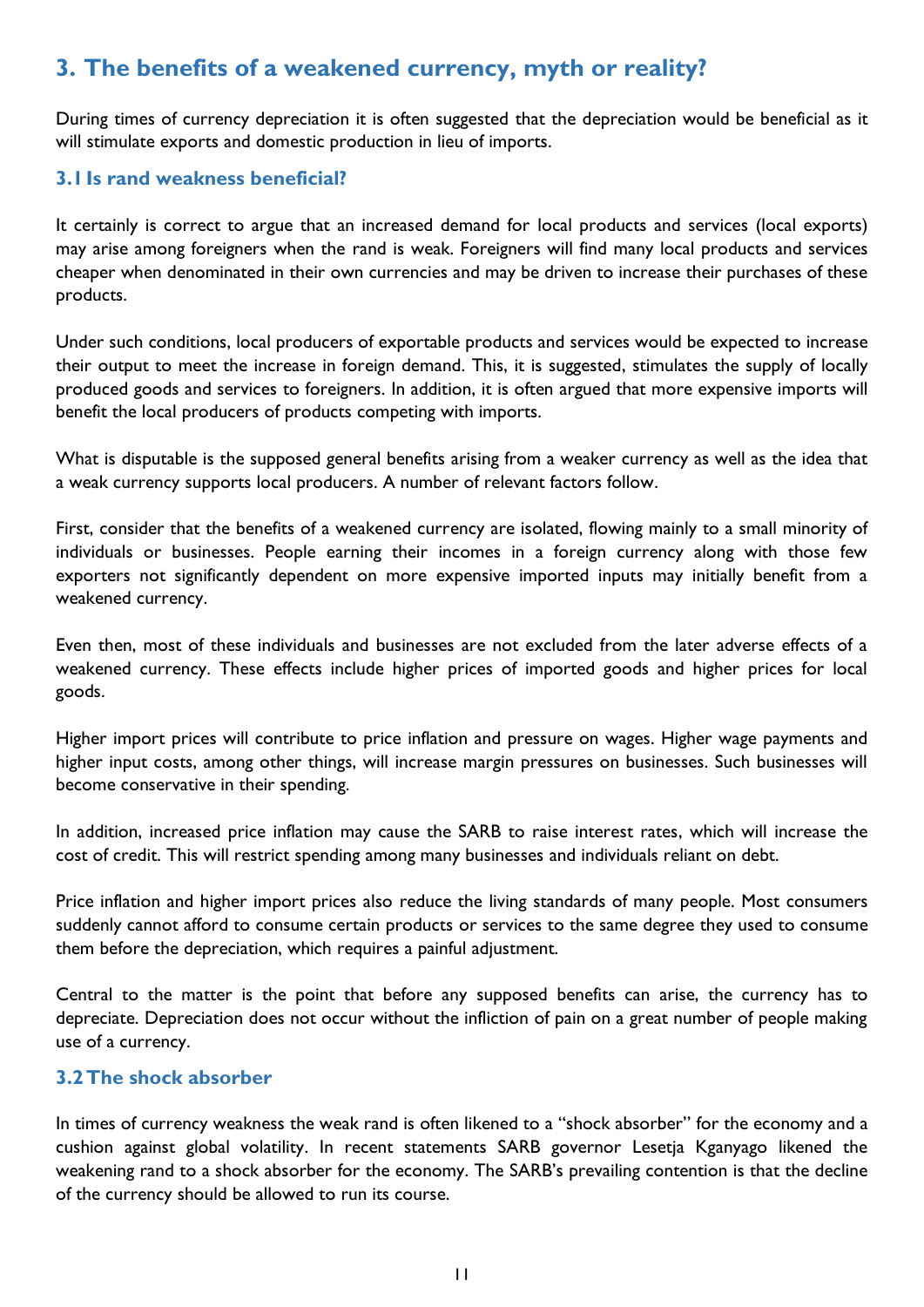According to media reports Kganyago said in September, 2015 that:

A further fall in the rand is not necessarily a bad thing and the currency should be allowed to play its role as a shock absorber. […] Our assessment of the South African economy is that the risk to the economic outlook is on the downside. It doesn't follow that the depreciation of the rand is a bad thing for South Africa, if anything, it should spare the export sector. $^4$ 

In February 2014, ahead of the budget speech, former SARB governor Gill Marcus reportedly remarked that:

South Africa follows a flexible exchange rate approach precisely because the exchange rate is the shock absorber, which is doing its job. […] "The other element of it is that your imports become more expensive, as we have seen. It is an opportunity again for South African business to look at what its production is like. Is there a possibility of import substitution that takes place?<sup>5</sup>

If the above statements are to be believed, the latest round of rand depreciation (associated with the shock absorber) will simultaneously improve the balance between imports and exports in favour of local exporters and curtail the reliance on imports.

In addition, more expensive imports apparently provide incentives to improve the competiveness of local producers. In this context currency depreciation is again suggested as beneficial. Some problems with this view have already been presented in Section 3.1.

In the case of a weakened currency the shock absorber may work as follows: An increase in demand for products and services by foreigners, will coincide with an increase in the demand for the rand. As foreigners increase their purchases of local goods and services along with purchases of the rand the rand will eventually regain value relative to other currencies.

Note that the shock absorber also works in reverse. When a currency strengthens "too much" relative to other currencies the local economic participants will be incentivised to import relatively cheaper products from other countries. This requires selling the local currency for foreign currencies. In such cases the shock absorber would bring about decreasing exports, increasing imports, and an eventual depreciation of the currency.

Such shock absorber effects are a normal economic function seen with a currency with a floating exchange rate – one which is freely traded. Freedom is normal – restrictions on free trade (free trade includes currency trades) are abnormal.

Consequently, the shock absorber should indeed be allowed to run its course to coordinate the fair value of currencies, products and services across borders. Ultimately, fair value is determined by economic fundamentals and shock absorber effects cannot reverse poor fundamentals in the long run.

If a country's economic fundamentals are poor, its currency will eventually reflect those fundamentals, in spite of shock absorber effects. In any case, our contention is that it is much better for policymakers to focus on removing restraints on the improvement of fundamentals rather than the supposed "shock absorbing" benefits of a weaker currency.

Lastly consider that most governments exercise a great deal of control over their national currencies and can depreciate a currency by creating more of it out of thin air. Taken to the extreme, if currency weakness were really beneficial in general, governments could employ it at will by running the currency printing presses to infinity.

<sup>1</sup> <sup>4</sup> <http://www.fin24.com/Economy/Further-rand-weakness-not-all-bad-Sarb-governor-20150906>

<sup>5</sup> <http://www.fin24.com/Budget/Gordhan-Weak-rand-a-shock-absorber-20140226>